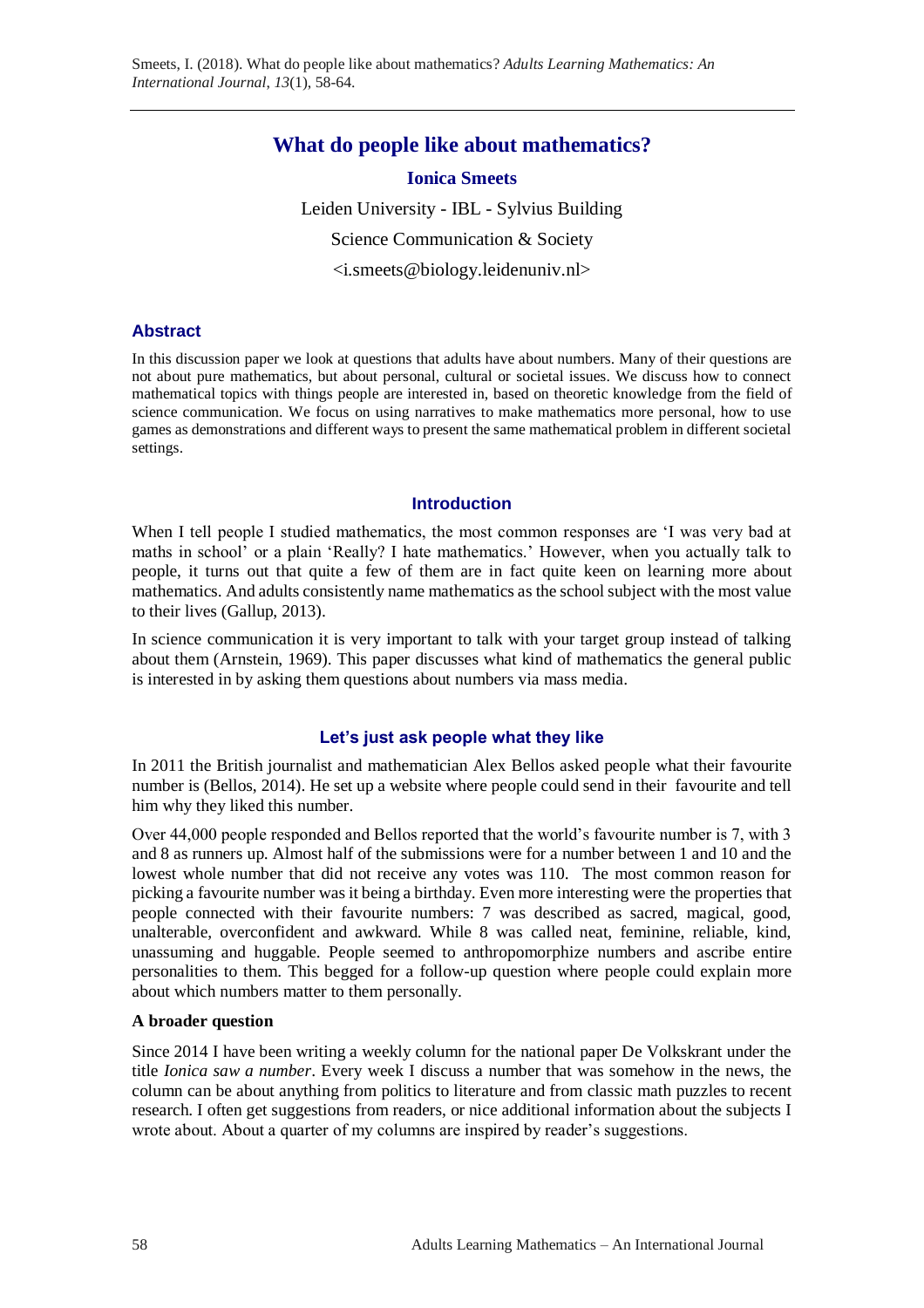In my  $100<sup>th</sup>$  column I decided to something similar to what Alex Bellos did: I asked people which number they thought deserved its own column and why (Smeets, 2017). Readers could send in their suggestions by e-mail. I promised to write my 101th column about one of their suggestions.

### **The response**

Within one weekend the question yielded 203 responses from readers. Their suggestions ranged from very funny to very serious. A fun question came from someone who wanted to know if there was anything interesting about the number six, since Bert proclaims in Sesame Street that his favourite number is six and Ernie keeps protesting that six is a very boring number. A more serious question came from a reader who was wondering why the Dutch House of Representatives has 150 seats. Why was this number chosen? Should the number of seats be expanded as the population grows? And do other countries use a similar ratio of representatives compared to the population?

One of the most serious questions, and the one I wrote my next column about, was very personal. A reader wrote about a friend who was in the hospital with leukaemia. To survive he needed stem cell therapy with suitable donor material. For siblings the probability that they are a match is 25%. The friend in the hospital had three siblings and his family and friends were desperately trying to calculate the probability that at least one of them would be a suitable donor. This is mathematics that really matters to people's lives and I explained in my column how to calculate that the probability of at least one match amongst the three siblings is 58%. I also wrote about more general odds of finding a match and encouraged readers to register as donors, since the odds are much lower than you would like.

## **Categories of responses**

As the previous examples show the subjects of the 203 responses varied wildly. We categorised the responses with an inductive method, following the basic principles of grounded theory (Martin et al, 1986). First we coded all of the responses, then we grouped comparable codes in concepts and in the final coding round we combined similar concept in six overarching categories. These categories are:

- 1. Personal: this category included questions and anecdotes about lucky numbers, special dates and times plus personal connections people felt with a number.
- 2. Cultural: this category included questions and anecdotes about music, books, language, history and games.
- 3. Societal: the questions and anecdotes in this category were mainly about why certain numbers in the society are chosen as they are and how the occurrences of societal phenomena are distributed.
- 4. Mathematical: this category contained nice facts about numbers and theoretical questions about infinity, pi and prime numbers.
- 5. Scientific: this category was for all questions or stories about biology, physics, astronomy and the other sciences.
- 6. Other: Everything that could not fit in one of the above categories. For instance because readers only sent in a number without further comment.

Some responses mentioned different numbers or would fit into multiple categories, in those cases we chose the category best fitting the first topic mentioned.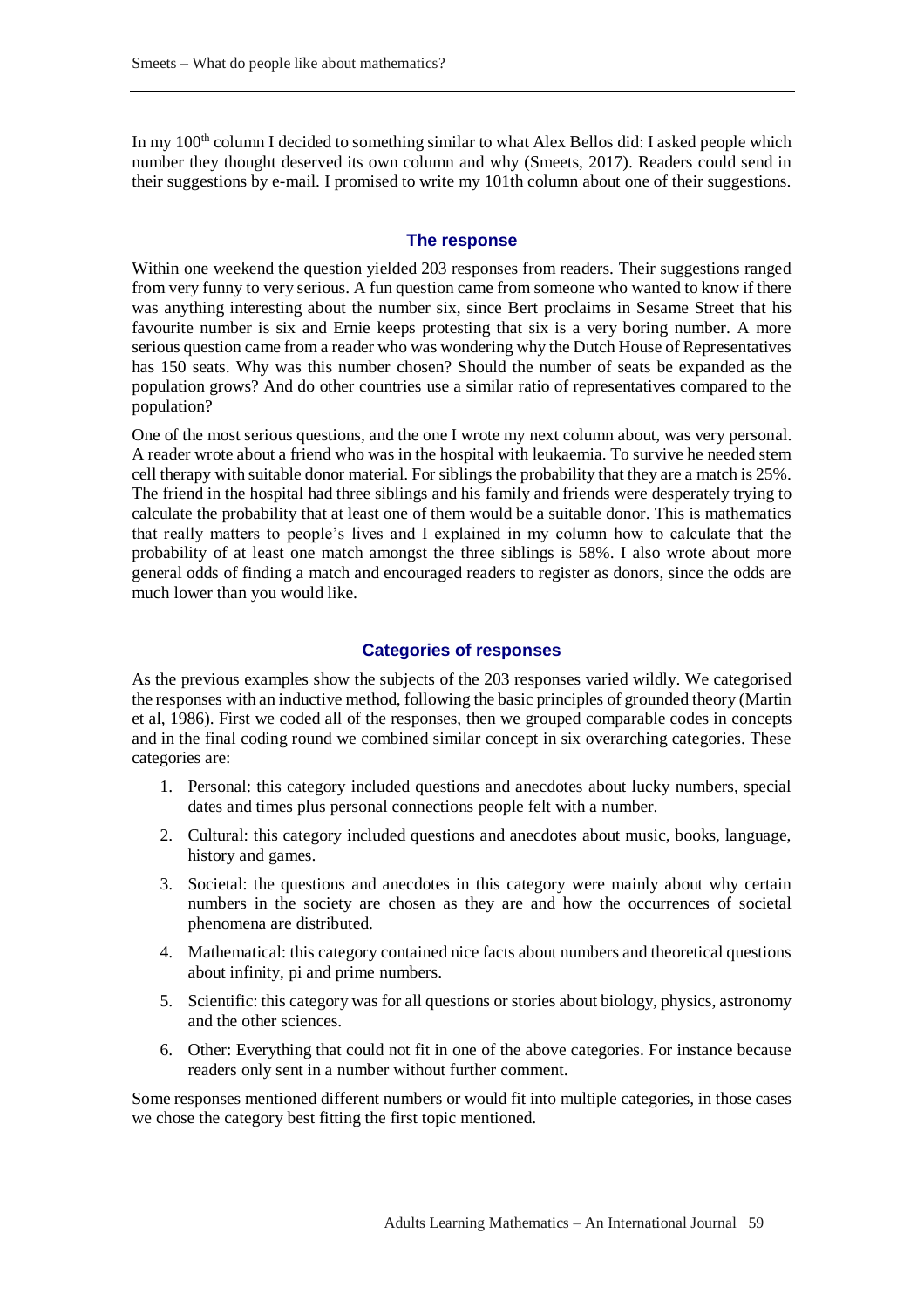

*Figure 1*. Reader's responses grouped by category

Figure 1 shows the distribution of the readers responses over these six categories. The three biggest categories are Personal, Cultural and Societal questions. In the rest of this paper we will discuss ways to connect people to mathematics using one of these themes.

# **Personal mathematics**

People give numbers personalities and connect personally with a clock time like 22:22. There are many stories behind the numbers. Yet when we present mathematics we too often start from the facts and use a structure where we first introduce a topic, give all the necessary background and definitions, derive the results and only then (if there is still time) talk about why this matters. While science communication literature generally shows that is easier to convince people with stories than with logical arguments (Dahlstrom, 2014).

Telling it like Kurt Vonnegut, one way to make mathematics more personal, is using techniques from storytelling. The American writer Kurt Vonnegut describes how you can build a story based on a simple graph:

Now let me give you a marketing tip. The people who can afford to buy books and magazines and go to the movies don't like to hear about people who are poor or sick, so start your story up here [indicates top of the Good fortune -Ill fortune axis]. You will see this story over and over again. People love it, and it is not copyrighted. The story is 'Man in Hole,' but the story needn't be about a man or a hole. It's: somebody gets into trouble, gets out of it again [draws a graph]. It is not accidental that the line ends up higher than where it began. This is encouraging to readers.

(VONNEGUT, 2011)

Even the most difficult mathematics can be presented as a story that connects with people. One of the nicest examples I have ever seen was a graduate student who was working on elliptical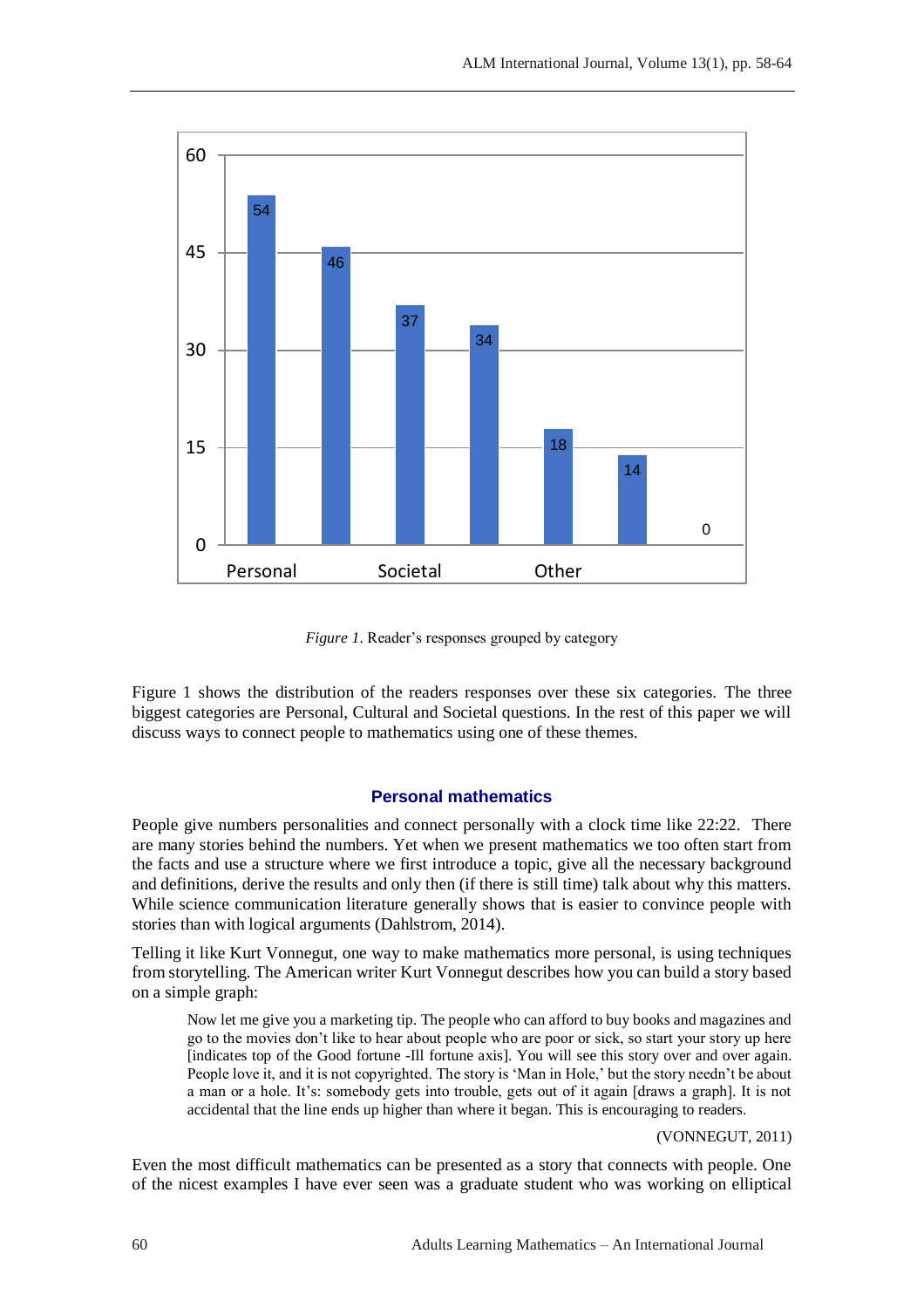curves who presented his work as a will-they-make-it-in-time-adventure with a co-author who had to catch a plane to his institute where he would be very hard to reach by e-mail. The entire audience was so eager to hear if they made it, that they happily listened to all kind of details about elliptical curves.

Small tricks from storytelling can be useful to communicate, even within science itself. A recent study showed that scientific papers on climate change that use narrative techniques are cited more often (Hillier, 2016). These basic narrative techniques are relatively easy to incorporate in texts or lectures about mathematics and include using sensory language and using conjunctions to logically order the reasoning. Furthermore making a direct appeal to the audience is a successful narrative tool for helping people understand why what you are telling them is important. You can do this for instance by asking your audience to imagine something or giving them a clear recommendation for action.

# **Cultural mathematics**

There are many ways to connect mathematics to cultural subjects. When you want to introduce fractals you can use the fact that they are used to test the authenticity of Jackson Pollock's drip paintings (Taylor et al, 1999). Or if you have a less high-brow audience you could use the computer-generated backgrounds of animation movies like Up. There's mathematics to be found in popular books and movies and you can use them to engage math-haters.

In this section I am going to focus on another cultural phenomenon: games. Readers sent in many questions and suggestions about numbers in games, so this seems to be something that is on people's minds. In the last few years gamification has proven to be useful in many educational contexts (Hamari et al. 2014). There are many examples of beautiful games in mathematics, here I will focus on a simple version of Nim and the different ways you can present the same game.

### **Nim**

Nim is a game where two players take turns and remove objects from distinct heaps (Berlekamp et al, 1982). In the simplified 21-version there is one heap with 21 objects, in each turn a player can take away 1,2 or 3 objects and the person who has to take the last object loses the game. In this case there is a winning strategy for the second player, which is not too hard to figure out.

In 2006 I played this game with a bunch of mathematicians at a science festival. We played the game with matches on a table and invited the audience to try and beat us. Since we were polite and let the other person start the game, none of them stood a chance. We usually played a few games, until they figured out the strategy for themselves. This worked well and afterwards I used the game in many talks and workshops.

A few years later I was asked to give a maths show for a group of two hundred primary school kids. I wanted to play Nim with them, but realised that the matches on a stage would be very unpractical for such a big audience. We decided to use 21 brightly coloured balloons. One volunteer out of the audience would play against me and instead of removing the balloons we would pop them with a pin while the audience shouted their advice. I used this set-up for many more talks and demonstrations.

After the balloon-game I explained why the volunteer would always lose, even if she was the smartest person in the world. If someone from the audience figured out the strategy, I let them explain it. Otherwise I would urge the audience to consider what happens if it is your turn and there are only five balloons left. Whatever you do, the other player can make sure that in your next turn there is only one balloon left, so you will always lose. After this step we can inductively work back to the starting point with 21 balloons.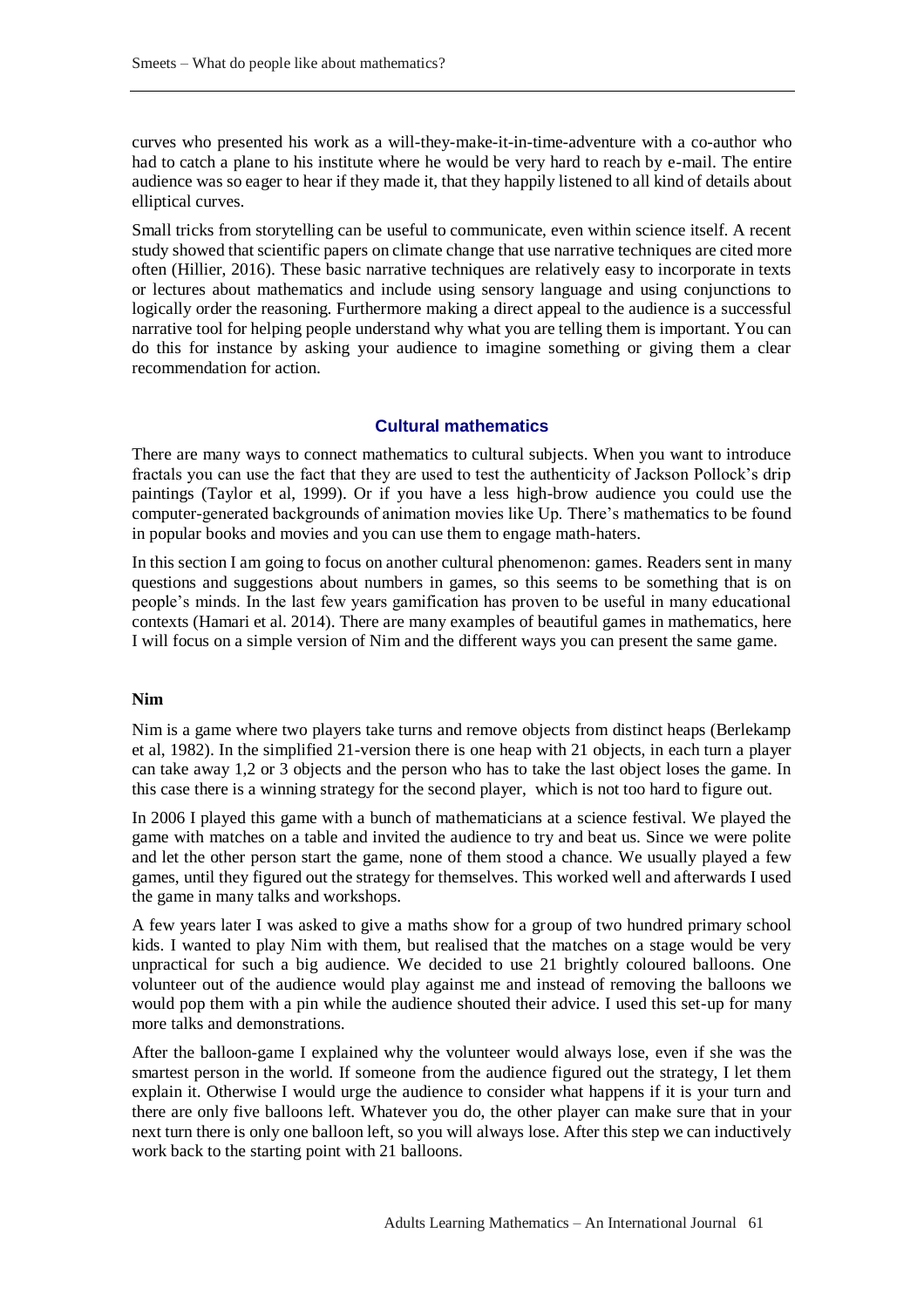Are there more ways to use this same game in an educational setting? Of course there are. Marcus du Sautoy plays a similar game with 13 chocolates and one chili pepper (Du Sautoy, 2011). He keeps playing against opponents until they figure out how to make him eat the chili (he is fair enough to let them start in the position with a winning strategy). This set-up works really well in smaller groups and is great for making participants figuring out the strategy on their own. The take home message is that you should think about the best way to present a game for your audience.

## **Societal mathematics**

In the previous section we saw that there are many ways to present the same game. One of the nice things about mathematics is that you quite often can present the same idea in many different societal settings. It has been shown that personalising mathematics has a positive effect on both learning gain and interest in mathematics (Bernacki et al, 2018). The underlying mathematics stays the same, but it will be much easier for people to relate to an example from a field they are interested in. My favourite paradox can for instance be introduced in many different ways.

#### **Simpsons paradox**

Table 1.

If I am presenting Simpsons paradox to an audience of teachers, or other people interested in education, I start with the example of a gender bias case at Berkeley University (Bickel et al, 1975).

| Department       | Men          |          | Women        |          |
|------------------|--------------|----------|--------------|----------|
|                  | Applications | Admitted | Applications | Admitted |
| A                | 825          | 62%      | 108          | 82%      |
| B                | 560          | 63%      | 25           | 68%      |
| $\mathsf{C}$     | 325          | 37%      | 593          | 34%      |
|                  |              |          |              |          |
| D                | 417          | 33%      | 375          | 35%      |
| E                | 191          | 28%      | 393          | 24%      |
| $\boldsymbol{F}$ | 272          | 6%       | 341          | 7%       |
|                  |              |          |              |          |

#### *Admittance rates of the six biggest departments*

In 1973 thousands of students applied for admission at Berkeley. Of the 8.442 men who applied, 44% was admitted. Of the 4.321 women who applied, only 35% was admitted. It seems that there is some gender bias, since women have a significantly lower probability of being admitted.However, a closer look at the admission process reveals that each department did their own admissions. Table 1 shows the admittance rates of the six biggest departments.

We see that in most departments women have a higher probability of being admitted than men. This pattern held for the entire university, yet when we look at the total admittance rates, women seem to have a lower probability of being accepted.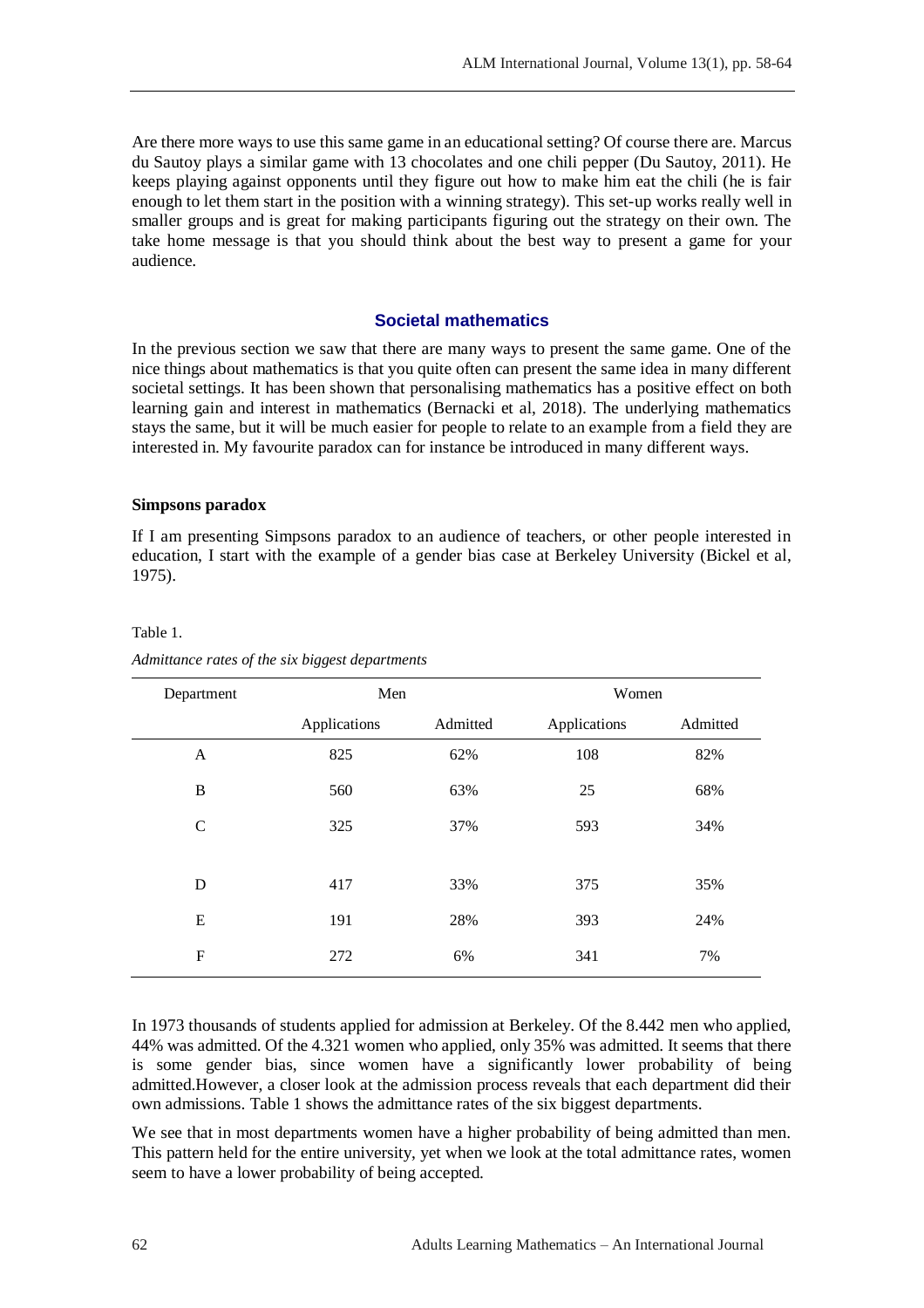In lectures this is the point where I ask the audience to think about explanations. Sometimes people guess that it might be because there are more men applying than women, but this does not explain the odds as they are. Young students usually guess what is happening here: women and men pick different studies. The most popular department for men is A with an overall admittance rate of 64% However, amongst women the most popular department is C with a much lower overall admittance rate of 35%. So even though women have a slightly higher probability of being admitted to a department, in total over the university they have a lower probability of being admitted.

This is Simpson's paradox: A trend in different groups is reversed when the groups are combined. If I am talking to an audience of medical professionals, I introduce the very same paradox with another real-life example. A study compared two treatments on kidney stones: the expensive method A and the cheaper method B. The study found that method A had the best results for patients with small kidney stones. It also found that method A had the best results for patients with large kidney stones. Finally it concluded that averaged over all patients method B was the better one. How is this possible? Once again, the clue is that patients are not randomly distributed over the methods. The patients with small kidney stones usually got method B (and had little complications) while the patients with large kidney stones were given method A (and had more complications, since they came in with a larger problem).

Simpsons paradox pops up in batting averages in baseball, payment gender gaps, survival rates for the Titanic, delayed flights from different carriers and death-penalty sentences. You can probably construct a realistic example of Simpson's paradox for any field of interest to explain the basic idea behind it (Wagner, 1982). This is true for many mathematical concepts: you can translate them to apply to any subject your audience is intrinsically interested in.

#### **Discussion**

We described ways to connect people to mathematics, based on the three most occurring categories of suggestions in a small non-random survey of newspaper readers. Their preference for these categories might not generalize to the general population and one could also describe cases on how to connect with a public that is interested in other categories. For instance, when communicating with people who are already interested in mathematical topics it might be good to focus on a more abstract case. A great example of this is a video about infinite sums by YouTube channel Numberphile that currently has over 6 million views and more than 12 thousand comments (Haran et al, 2014). For people interested in the category of broader scientific concepts, it will be useful to consider cases where mathematics leads to applications in other fields. One nice example is Braess' paradox applied to traffic networks, where adding a new road actually impedes the traffic flow (Braess et al, 2005).

However, whichever category of mathematical questions people are interested in, the general science communication theories we describe will apply in these contexts. A broader review of science communication literature can give more advice on the use of jargon and target audiences (Hut et al, 2016).

### **Conclusions**

When people are invited to ask questions about numbers, many of their responses are not about pure mathematics, but about personal, cultural and societal issues. We discussed ways to relate mathematics to these kind of questions to make it easier to connect with people. Remember that you can steal narrative tricks from writers, how games can be a playful way to introduce concepts and that there are many ways to present the same mathematical idea.